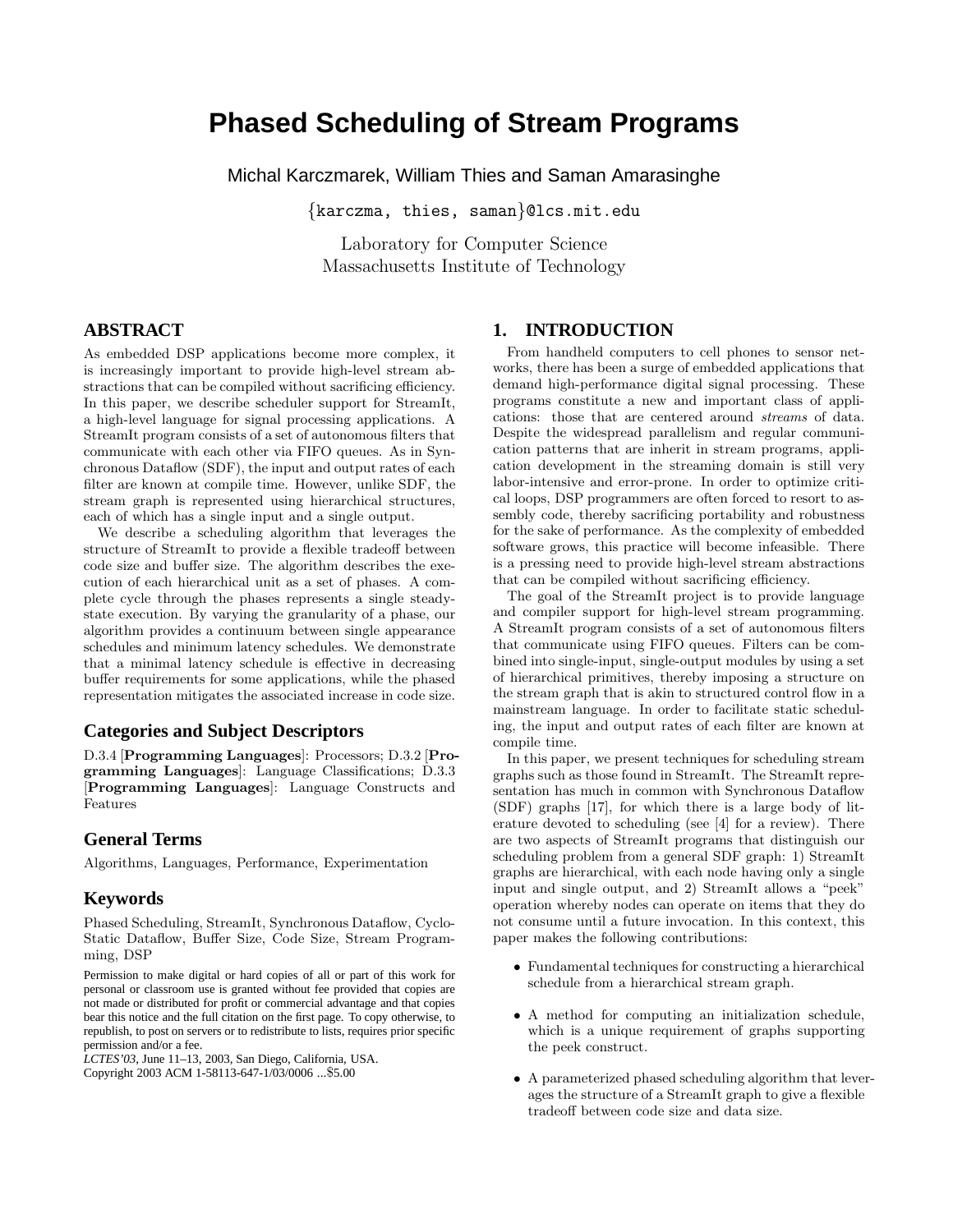

Figure 1: Execution trace of three different scheduling strategies for one steady state execution of a simple pipeline. Channels are annotated with the number of live data items that they contain; shaded nodes represent those that fire on a given time step.

• An instance of the phased scheduling algorithm that computes a minimal latency schedule, guaranteed to avoid deadlock in any valid feedback loop.

This paper is organized as follows. The remainder of this section gives an illustrating example and describes relevant StreamIt constructs; Section 2 explains basic concepts in scheduling StreamIt graphs; Section 3 describes the phased scheduling technique and presents a minimum latency scheduling algorithm; Section 4 presents experimental results; Section 5 describes related work and Section 6 presents conclusions and planned future work.

### **1.1 Example**

A classic problem in the scheduling of synchronous dataflow graphs is the tradeoff between code size and data size [5]. Code size refers to the space needed to represent the schedule, while data size refers to the buffering of items during execution. Generally speaking, smaller schedules contain loops that require coarse-grained execution of nodes, thereby leading to larger buffer requirements.

Consider the example stream graph depicted in Figure 1. Even given a simple pipeline of filters, there is a large space of different schedules, each with different requirements for code and buffer size. Figure 1 illustrates two extreme scheduling policies. First is Single Appearance Scheduling (SAS), which gives the minimal code size: the schedule is a loop nest with each node appearing at a single position. SAS is generally the method of choice in the DSP community, as the contents of each node can be inlined without duplicating code. There are many different SAS schedules for a given



Figure 2: Buffer and code sizes for the execution traces of Figure 1. For brevity, we show these figures on the same graph, even though a unit of storage might have a different cost for code and data.

stream graph; the one shown in Figure 1 is the best SAS schedule for this case.

At the other end of the spectrum is a push schedule, which results in the minimal buffer size at the expense of code size (Figure  $1(c)$ ). A push schedule starts by executing the topmost node, and then pushes the items produced through the rest of the graph, always executing the most downstream node possible. When no further node can fire, the top node is executed again. In this case, the push schedule reduces the buffer size by 48% but increases code size by 325% over the SAS schedule.

In this paper, we develop a phased scheduling algorithm that offers a flexible alternative between the extremes of SAS and push scheduling. Shown in Figure 1(b) is the phased minimum latency schedule. It consists of three "phases", each of which is a single-appearance sub-schedule that results in a single output item being produced from the pipeline. The schedule has the same latency as the push schedule, but has reduced code size due the single-appearance property of the phases and the collapse of phases 2 and 3 into a single representation "E".

Figure 2 illustrates the tradeoff between code size and data size for the scheduling schemes. It shows that there can be a large tradeoff between code size and buffer size, with phased scheduling striking a compromise between extremes. In Section 3, we give a flexible version of our phased scheduling algorithm, and we also demonstrate that it can handle tight feedback loops for which there does not exist a valid single appearance schedule.

#### **1.2 The StreamIt Language**

The source language for our scheduler is StreamIt: an architecture-independent programming language for highperformance streaming applications. This section contains a very brief overview of the semantics of StreamIt. We do not concern ourselves with the syntax of the language, as it is not relevant to scheduling stream graphs. A more detailed description of the design and rationale for StreamIt can be found in [23] or on our website [13].

#### *1.2.1 Language Constructs*

The basic unit of computation in StreamIt is the filter.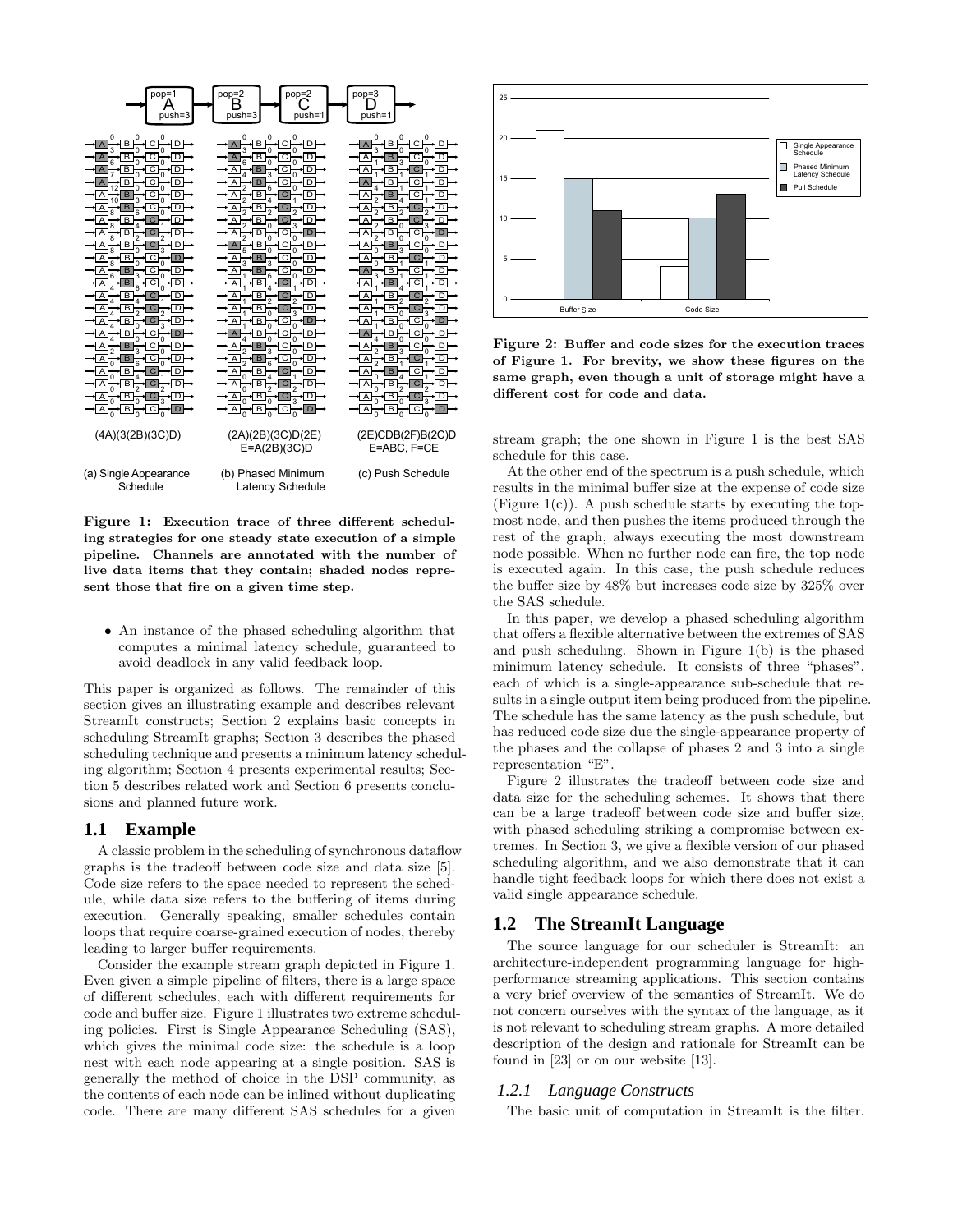

Figure 3: Sample StreamIt operators. Each node is labeled with its peek, pop rates (at top) and push rate (at bottom). The  $L$  filter has been flipped upside-down for clarity.

A filter is a single-input, single-output block with a userdefined procedure for translating input items to output items. Every filter contains a work function, which is comprised of one or more atomic phases that the filter cycles through during its steady-state execution. A filter can optionally declare a prework function that executes instead of work on the first invocation of the filter, if special startup behavior is desired. Filters communicate with their neighbors via FIFO queues, called channels, using the intuitive operations of push(value), pop(), and peek(index), where peek returns the value at position index without dequeuing the item. The number of items that are pushed, popped, and  $peeked<sup>1</sup>$  on each invocation are declared with each phase of the work function.

StreamIt provides three primitives for composing filters into hierarchical streams (see Figure 3). The pipeline construct cascades a set of filters in sequence, with the output of one connected to the input of the next. The splitjoin construct is used to specify independent parallel streams that diverge from a common splitter and merge into a common joiner—for example, in the Equalizer of Figure 4. StreamIt currently supports two types of splitters: duplicate, which broadcasts its input items to each parallel stream, and roundrobin, which distributes items cyclically to one child after another according to an array of weights. The joiner node must be a roundrobin.

The last control construct provides a means for creating cycles in the stream graph: the feedbackloop. A feedbackloop contains a joiner, a body operator, a splitter, and a loop operator. A feedbackloop has an additional feature to allow it to begin computation: since there are no data items on the feedback path at first, the stream needs to enqueue initial values onto the channel. The number of items pushed onto the feedback path is called the delay, denoted  $delay_{fl}$ , for a feedbackloop fl.

#### *1.2.2 Design Rationale*

StreamIt differs from other stream languages in the singleinput, single-output hierarchical structure that it imposes on streams. This structure aims to help the programmer by defining clean, composable modules that admit a linear textual representation. In addition, it helps the compiler



Figure 4: Block diagram of an FM Radio.

by restricting certain analyses to a local level rather than dealing with global properties of the graph. In the context of scheduling, hierarchy is also useful because it allows for the separate compilation of program components. This enables the creation of standardized libraries and their distribution in binary form, rather than source code. This ability may become important as streaming languages become more widely used for larger applications.

Another important feature of StreamIt—and one that requires special support from the scheduler—is the peek construct. By using the peek command, a filter can examine an input item at a given index without removing it from the channel. This exposes to the compiler the reuse of input items between successive invocations of a filter's work function. A primary example is an FIR filter, which pops 1 item but peeks N items. Without the capability to peek, the programmer would have to maintain a persistent circular buffer within the filter to retain previous input items. Apart from being difficult to implement and understand, this would greatly complicate compiler analysis. In particular, the linear analysis and optimization passes within the StreamIt compiler benefit greatly from analyzing peek statements directly instead of reverse-engineering internal filter state [16].

## **2. STREAMIT SCHEDULING CONCEPTS**

This section introduces the general concepts used for scheduling StreamIt programs. Concepts presented here are common with other systems [18]. Section 2.1 presents the StreamIt execution model. Section 2.2 introduces the concept of a steady state and shows how to calculate it. Section 2.3 explains the need for initialization of a StreamIt program.

# **2.1 StreamIt Execution Model**

A StreamIt program is represented by a hierarchical graph, where the leaf nodes are filters, splitters, and joiners, and the composite nodes are pipelines, splitjoins, and feedbackloops. Edges in the graph represent data channels, which operate as FIFO queues.

In order for a filter  $f$  to execute, it must have at least  $peek<sub>f</sub>$  items on its input channel. Execution will decrease the amount of data on its input channel by  $pop_f$  and increase the amount of data on its output channel by  $push_f$ . Similarly, a splitter  $s$  will consume  $pop_s$  data from its input channel and push  $push_{s,i}$  data onto its *i*th output channel, while a joiner j will consume  $pop_{j,i}$  items from its *i*th input channel and push  $push_j$  onto its output channel.

Each filter, splitter, and joiner in the graph has two epochs of execution: one for initialization, and one for the steady state. Within each epoch, a given filter can have any number of phases, each of which is an atomic execution step with its

<sup>&</sup>lt;sup>1</sup>We define *peek* as the total number of items read, including the items popped. Thus, we always have that  $peek \geq pop$ .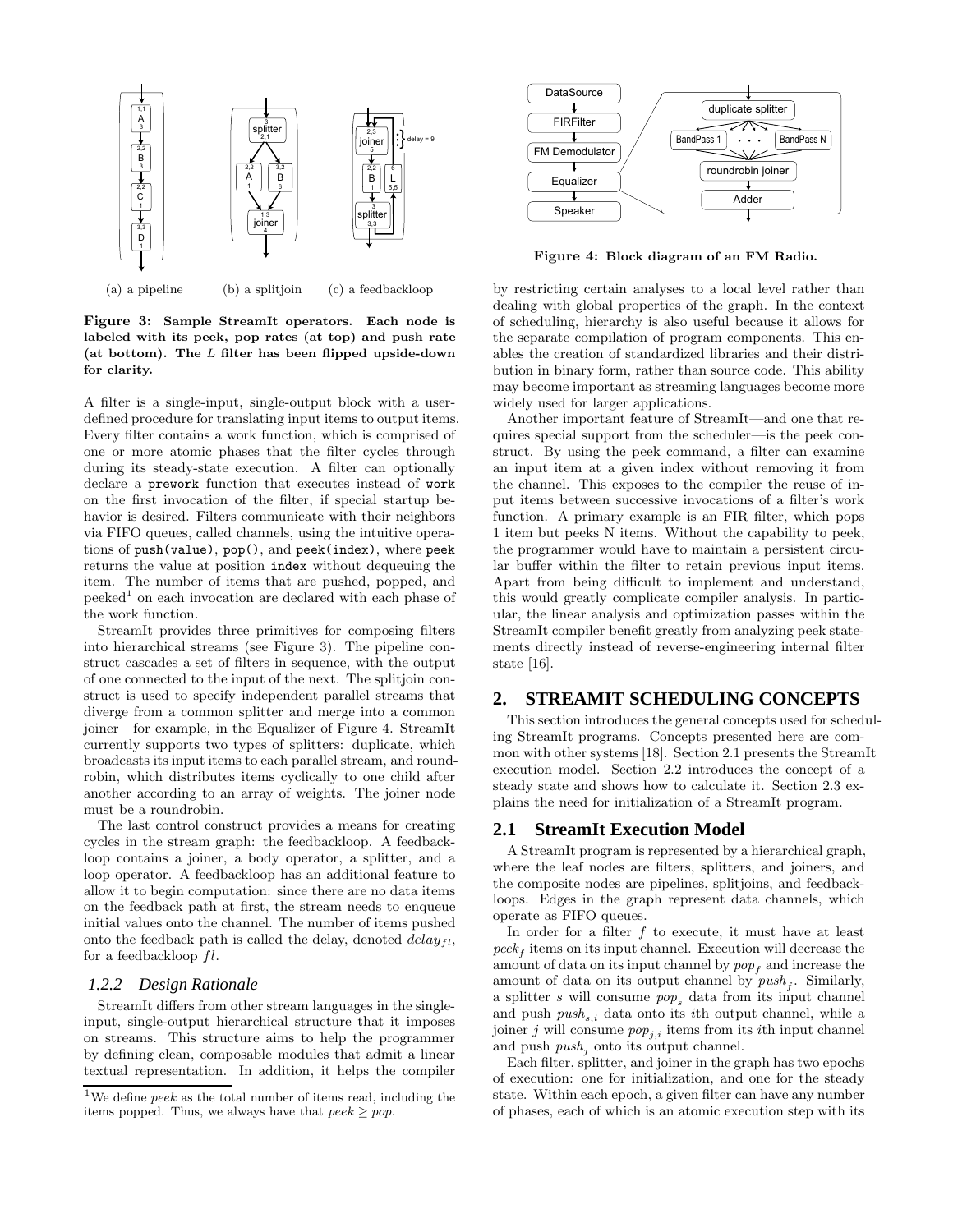own input and output rates. At the start of the program, each node starts in phase 0 of the initial epoch. It then advances through its initialization phases, executing each a single time before transitioning to phase 0 of the steady state epoch. Within the steady state, a filter executes its steady state phases cyclically.

### **2.2 Steady State Schedule**

One of the most important concepts in scheduling streaming applications is the steady state schedule. A steady state schedule is a schedule that the program can repeatedly execute forever. It has the property that the amount of data buffered up between any two nodes does not change from before to after its execution.

A "steady state" of a program is a collection of number of times that every node in the program needs to execute in a steady state schedule. It does not impose an order of execution on the nodes in the program.

#### *2.2.1 Minimal Steady State*

We now summarize some of the key properties of steady states, which are presented in [17]. Detailed proofs of these properties in the context of StreamIt can be found in [15].

The first property concerns the size of a steady state. The size is defined to be the sum of the repetitions of all nodes in the schedule.

THEOREM 1 (MINIMAL STEADY STATE UNIQUENESS). A StreamIt program that has a valid steady state, has a unique minimal steady state.

This means that for every valid StreamIt program, there is a unique set of steady state multiplicities that fires as few nodes as possible. Our scheduler will produce schedules that execute exactly the minimal steady state of a program.

THEOREM 2 (MULTIPLICITY OF STEADY STATES). If  $a$ StreamIt program has a valid steady state, then all its steady states are strict multiples of its minimal steady state.

This property means that in order to find a minimal steady state schedule of a stream operator, we can find any of its steady states and divide it by the gcd of executions of all its children to find the minimal steady state schedule.

#### *2.2.2 Calculating Minimal Steady States*

For a general stream graph, the minimal steady state can be calculated in a linear algebra framework by formulating a set of balance equations [17]. However, with StreamIt we leverage the structure of the stream graph to calculate steady states in a hierarchical manner. That is, a minimal steady state is calculated for all child operators of a pipeline, splitjoin and feedbackloop, and then the schedule is computed for the actual parent operator using these minimal states as atomic executions. This approach is useful in the context of separate compilation, where the entire graph might not be available at compile time; additionally, the steady state multiplicity of a given node in relation to its parent is useful for our scheduling algorithms.

For brevity, we omit the equations for finding the minimal steady states. The steady states are calculated hierarchically; filters with multiple phases are represented by a single, coarser phase for the sake of the steady-state schedule. Details can be found in [15]. For example, the minimal steady states of the stream graphs in Figure 3 are as follows:

Sample Pipeline:

\n
$$
steady(A) = 4
$$
\n
$$
steady(B) = 6
$$
\n
$$
steady(C) = 9
$$
\n
$$
steady(D) = 3
$$
\nSample SplitJoin:

\n
$$
steady(splitter) = 2
$$
\n
$$
steady(B) = 1
$$
\n
$$
steady(Solner) = 2
$$
\nSample FeedbackLoop:

\n
$$
steady(joner) = 6
$$
\n
$$
steady(B) = 15
$$
\n
$$
steady(splitter) = 5
$$
\n
$$
steady(splitter) = 5
$$
\n
$$
steady(Splitter) = 5
$$
\n
$$
steady(D) = 3
$$

Note that these numbers represent the multiplicity of each node in one steady state execution of its parent. In Section 3, we consider how to order these executions to form a valid schedule.

# **2.3 Initialization Schedule**

Unlike traditional SDF graphs, StreamIt programs may require a separate schedule for initialization. This is for two reasons. First, each filter might contain an initialization stage, where the input and output rates are different than in the steady state. But even without the initialization epoch, an initialization schedule is necessary if any filter makes use of StreamIt's peek construct, in which input items can be examined without being consumed.

To understand the impact of peeking on scheduling, consider a filter f, with  $peek_f = 2$  and a  $pop_f = 1$ . When a StreamIt program is first run, there is no data present on any of the channels (ignoring the case of a feedbackloop delay). This means that for the first execution, filter  $f$  requires that two data items be pushed onto its input channel. After the first execution of  $f$ , it will have consumed one data item, and left at least one data item on its input channel. Thus in order to execute  $f$  for the second time, no more than one extra data item needs to be pushed onto f's input channel. The same situation persists for all subsequent executions of  $f$  – no more than one additional data item is required on f's input channel in order to execute f.

This example illustrates that the first execution of a filter may require special treatment. Namely, some nodes will need to push extra items at the start of execution so that downstream filters can fire for the first time. Due to this condition, a StreamIt node may need to be initialized before it can enter steady state execution.

# **3. PHASED SCHEDULING**

A schedule for a given hierarchical node of a StreamIt program is a list of the node's immediate children, specifying the order in which they should be executed. More precisely, since filters (and, as we will see, hierarchical nodes as well) can have multiple phases, a schedule is a list of phases of child nodes. In order for a schedule to be legal, it must satisfy two conditions: first, for every execution of a node, a sufficient amount of data must be present on its input channel(s); second, in the case of the steady state, an infinite repetition of the schedule must require a finite amount of memory. The second condition is ensured by using the steady state multiplicities calculated in the previous section, while the first condition is one that we must respect when choosing an ordering for the nodes.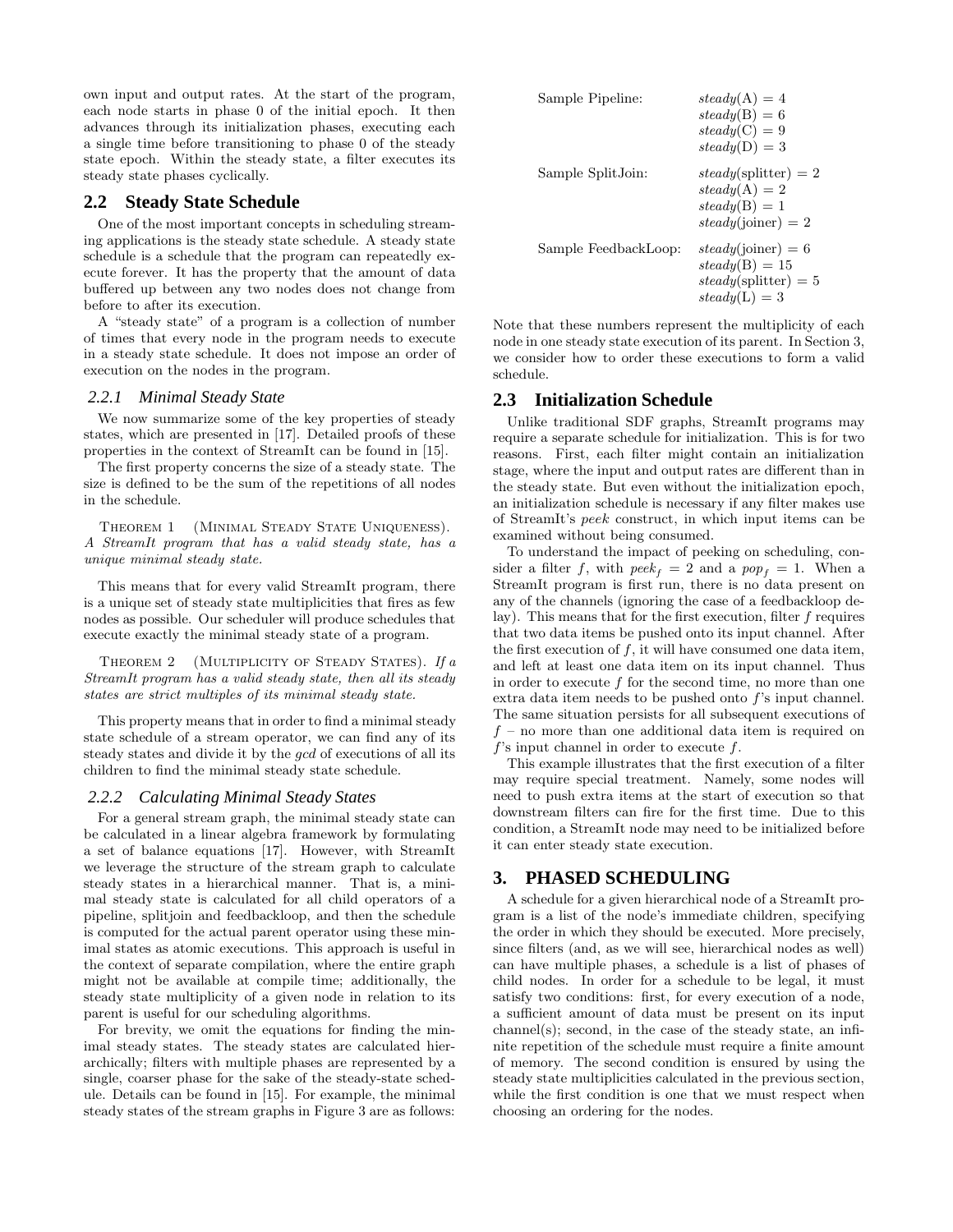Our phased scheduling algorithm, shown in Figure 5, operates in a hierarchical fashion. That is, it constructs a schedule for a given pipeline, splitjoin, or feedbackloop as a sequence of the schedules of its children. A schedule is represented as a sequence of phases. In the base case of a filter, these phases are specified by the StreamIt program (with one small modification, described below), while at hierarchical nodes they are computed by our algorithm. To schedule an entire StreamIt program, our algorithm should be applied as a post-order traversal of the stream graph.

Intuitively, our algorithm is based on the observation that a hierarchical stream displays cyclic behavior as it executes its components. At the coarsest level of granularity, these cycles are evident in the steady state schedule: each iteration of the steady state is exactly the same. The aim of our algorithm is to exploit a finer level of granularity in execution behavior—the basic unit being a phase of the push schedule for the stream. Generally speaking, a phase of the push schedule holds the smallest sequence of filter executions that will both consume input and produce output for the stream. Our algorithm allows a parameterized level of granularity by collapsing some of these fine-grained phases together and shuffling the resulting schedule so that the phases of a given child stream are all adjacent. As we demonstrate below, a single appearance schedule and minimum latency schedule are both special cases of a parameterized phased schedule. For a more mathematical description of the phased scheduling technique, see [15].

### **3.1 Algorithm Details**

We now consider in more detail the pseudocode in Figure 5; refer to Figures 6 and 7 for an example. The algorithm inputs a Stream s and returns a sequences of phases that represent the schedule for that stream. It also inputs two additional parameters: maxPhases, which specifies the maximum number of phases in the resulting schedule, and mode, which indicates whether we are scheduling for the initial or steady-state epoch. The algorithm starts by assembling a series of fine-grained phases, each of which corresponds to a push schedule as built by the pushSchedule routine.

The pushSchedule routine simulates a push schedule until the bottom node is fired at least once (in most cases, this will correspond to an output being produced). A push schedule is one in which downstream nodes are fired as much as possible before upstream nodes are considered. The routine starts with the entrance node of the stream, i.e., the first child of a pipeline, the splitter of a splitioin, or the joiner of a feedbackloop. It then pushes live items as far forward as possible, only executing the entrance node again if the exit node could not fire.

There are two subtleties in the pushSchedule procedure. First, note that it always flushes extra items from the stream: the exit node might fire multiple times, even though all firings were caused by a single execution of the entrance node. Second, in the case of a feedbackloop, it is careful to push items around the feedback path even after the splitter (the exit node) has fired. That is, the ranking of nodes in a feedback loop is (joiner, body, splitter, loop), and pushing of items through the loop node is necessary to ensure a correct steady-state schedule.

The phasedSchedule routine builds up a maximal list of phases from the push schedule. In the steady state, this list is complete when each node has completed its steady

```
// a Phase represents a component of a schedule
struct Phase {
  Stream str is the stream that this Phase corresponds to<br>
Phase [] children : component Phases, each corresponding
                              : component Phases, each corresponding to a child of \leqstr>}
// returns a "push phase" for \leq s>: the minimal sequence of child executions that
// executes the entrance node, the exit node, and flushes all data downstream
Phase pushSchedule (Stream s) {
  result \leftarrow Phase(s, \{\})child \leftarrow entrance(s)
  do {
      result.children ← result.children ○ currentPhase(child)
     simulate(child)
     child \leftarrow most downstream node in s that can fire
   } loop until (child = entrance(s) \land exit(s) has fired at least once)
  return result
}
// returns a phased schedule for \leq s that contains no more than \leq maxPhases > phases
Phase[] phasedSchedule (Stream s, int maxPhases, int mode) {
  // get maximally fine-grained phases
  phases \leftarrow \{\}do {
      phases \leftarrow phases \circ pushSchedule(s)} loop until \begin{cases} each node of s has fired all its init phases (if mode = INIT) \begin{cases} each node of s has completed its steady state (if mode = STEADY)
  // combine into <maxPhases> groups, with contents sorted by child stream
  numPhases \leftarrow min(maxPhases, phases.length)\forall i \in [0, numPhases - 1] {
     phaseStart \leftarrow floor(i \times phases.length/numPhases)
     \text{phaseEnd} \xleftarrow{} \textbf{floor}((i+1) \times \text{phases.length/numPhases}) - 1newChildren ← phases[phaseStart].children o ... o phases[phaseEnd].children
     result[i] \leftarrow Phase(s, sortByStream(newChildren))}
  return result
```
#### Figure 5: Phased Scheduling Algorithm.

}

state repetitions, while in the initialization mode, simulation is finished when each node has executed its initial phases. To ensure that the initialization schedule provides enough data items for the peeking requirements of the steady state, we add an extra initialization phase to each filter before running the algorithm. For filter  $f$ , this phase has rates  $peek' = peek_f - pop_f, pop' = push' = 0$ . Since this phase must execute in the initial schedule, it ensures that there will be  $peek - pop$  items present at the start of the steady state. A steady state schedule is then possible to construct, since the filter can return the buffer to this state by firing once with peek items on the channel.

Once it has gathered the list of maximally fine-grained phases, the phasedSchedule algorithm makes two modifications. First, it combines some adjacent phases so that only maxPhases are returned. Combination works simply by concatenating the sequence of child executions from the given phases. Second, even if no phases are combined, the algorithm re-arranges the order of child phases so that all phases corresponding to a given stream are adjacent. This is an attempt to provide a canonical form for a given series of executions, so that phases with the same form can be compressed in the resulting schedule (see Section 3.4).

Note that the pseudocode given in Figure 5 specifies only the behavior of the algorithm, rather than the implementation. In our implementation, we avoid symbolic execution of the entire steady state by calculating, from the bottomup, the number of node firings that will be required in each phase. If upstream nodes produce more data than is necessary, then we drain this data through the stream by firing downstream nodes again. In this technique, each child is visited no more than twice per calculation of a parent phase.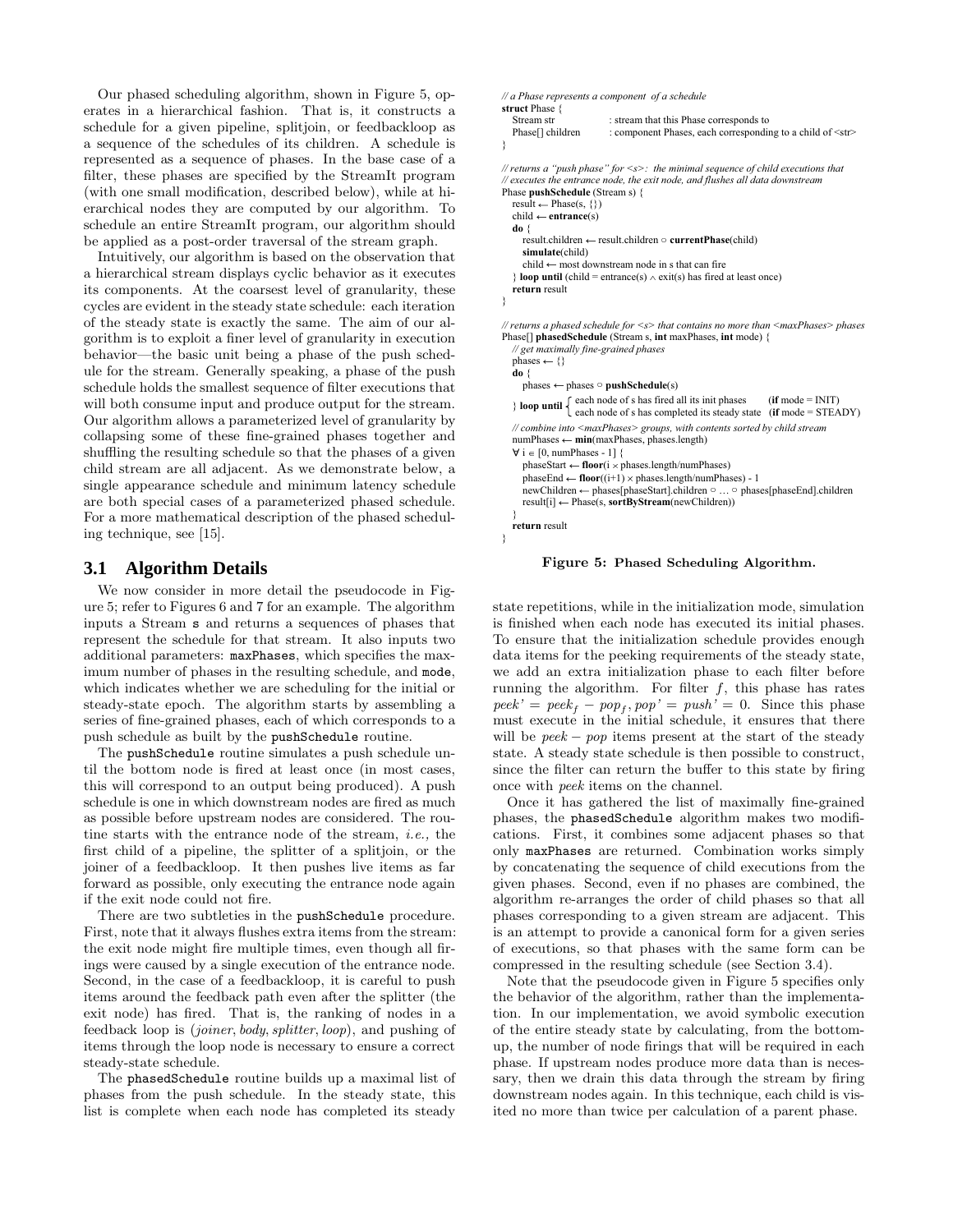

Figure 6: Example construction of phased schedules for the splitjoin of Figure 7. First, execution is simulated for one steady state according to a push schedule; the stream graph is labeled with the number of items on each channel following the firing of a shaded node. Then, fine-grained phases are formed that include executions of both the entry (A) and exit (D) nodes. Finally, the fine-grained phases are combined into maxPhases phases, each of which is factored into a single appearance schedule. Note that buffer size increases with the granularity of the phases, as shown at right.



Figure 7: Example splitjoin to illustrate phased scheduling. Each node is annotated with its input and output rates.

# **3.2 Generalizing Other Techniques**

As alluded to above, single appearance scheduling and minimum latency scheduling are special cases of our parameterized phased scheduling algorithm. A single appearance schedule is defined as a schedule where each node appears in one position of the loop nest denoting the schedule. Because the nodes within a phase are sorted by child stream, this is equivalent to a phased schedule with a single phase:

 $singleAppSchedule[s] = \langle phasedSchedule(s, 1, INIT),$  $phasedSchedule(s, 1, STEADY)\rangle$ 

A minimum latency schedule exhibits the following property: if i input items have been consumed by a hierarchical node when it produces its *j*th output item, then there does not exist a schedule which produces  $j$  output items while consuming less than  $i$  input items. This condition is necessary and sufficient for a schedule to be minimum latency. We can construct a minimum latency schedule as a phased schedule with an unlimited number of phases:

$$
minLatencyScheduling = \langle phasedSchedule(s, \infty, \text{INIT}), \rangle
$$
  
\n
$$
phasedSchedule(s, \infty, \text{STEADV})
$$

This schedule is guaranteed to be minimum latency, since it is comprised of push phases that do not fire the entrance node once the exit node has been fired (see pushSchedule in Figure 5).

Thus, single appearance and minimum latency schedules represent extreme values of the maxPhases parameter. Other values of maxPhases indicate compromises between these two extremes. Also, note that different levels of granularity could be applied to different streams in the same graph, depending on the constraints; the algorithm does not depend on the granularity of the children when it is scheduling a parent node.

# **3.3 Scheduling Feedback Loops**

Some feedback loops require a minimum number of phases in order to construct a valid schedule. This is because if the latency of child streams is too high, then a node could deadlock waiting for its own (upcoming) output to propagate through the loop. For example, in our GSM benchmark, there is a tightly constrained feedback loop (see Figure 9). While it is impossible to schedule this loop with a single appearance schedule, a minimum latency schedule results in a legal ordering (see Figure 8).

Figure 10 provides an algorithm for calculating the minimum number of phases that are required to schedule a feedback loop. The routine's functionality is similar to the phased scheduler, except for one key difference: the joiner is executed as much as possible before the items that it pushes are propagated around the loop. This ensures that the reshuffling step of the phased scheduling algorithm will be legal, since no element in the schedule will depend on items that it produced earlier in the same phase. Note that the phasedSchedule algorithm gives an undefined result if a given loop is impossible to schedule with the requested number of phases; thus, phasesForFeedback should always be called first to see how many phases are needed.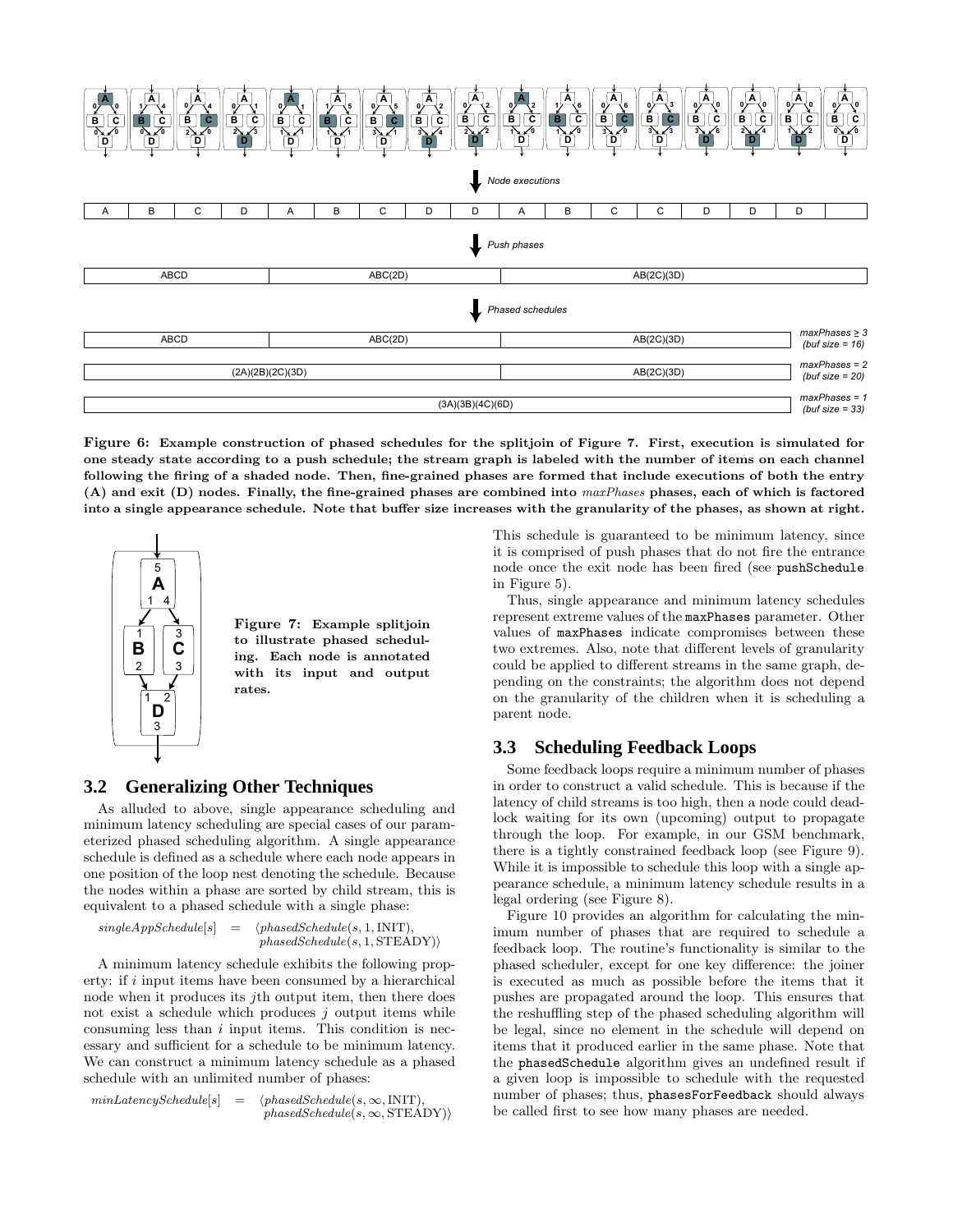

Figure 8: Phased minimum latency schedule for one steady state execution of the feedback loop of Figure 9. Nodes are labeled with the number of times they fire in a given phase. No single appearance schedule exists for this loop.



Figure 9: A tightly coupled feedback loop that appears as one component of our GSM benchmark. Nodes are labeled with their pop and push rates.

# **3.4 Schedule Representation**

In the discussion above, a schedule is represented simply as a sequence of phases for child nodes. However, since this representation can become large for some programs, our implementation employs compression to keep code size to a minimum.

We compress the schedule in three simple ways. First, we collect repetitions of identical phases into a loop. For example, if A is a phase:

$$
A=BBB \rightarrow A=\{3B\}
$$

Second, if a hierarchical phase contains only one execution of a child, we substitute all occurrences of the parent with a direct call to the child:

#### $A=BCD$ ,  $C=E \rightarrow A=BED$

Finally, if a phase is used only once, then it can be replaced by its child phases, even if there are multiple children:

A=BCD, C=EFG, C used only once 
$$
\rightarrow
$$
 A=BEFGD

To improve the compression of the schedule, we repeatedly apply the above three transformations until no further changes can be made.

In the future, an additional optimization could be explored regarding schedule compression. Instead of representing different phases for a given stream by distinct entries in the schedule, we could record only the name of the stream in the schedule and postpone the resolution of the current phase number until runtime. This would allow

```
// returns the minimum number of phases required to execute feedbackloop \leq sint phasesForFeedback(FeedbackLoop s, int mode) {
   phaseCount \leftarrow 0
   do {
      phaseCount++
      while (canFire(joiner(s)))
        simulate(joiner(s))
       while (\exists c \in s, c \neq \text{joiner}(s) \text{ and } \text{canFire}(c))simulate(c)
   } loop until \begin{cases} each node of s has fired all its init phases (if mode = INIT) \begin{cases} each node of s has completed its steady state (if mode = STEADY)
   return phaseCount
}
```
Figure 10: Algorithm to detect the minimum number of phases required by a given feedback loop.

more opportunities for schedule compression, as two different phases would be considered equal if they call the same child streams, rather than requiring them to call the same phases on those children. However, proper evaluation of this technique would need to take into account the overhead of this indirection at runtime, and we do not evaluate it here.

# **4. RESULTS**

We have implemented the phased single appearance and minimum latency scheduling algorithms as part of the StreamIt compiler, and we evaluate them in this section. Section 4.1 presents the applications used for evaluation, while Section 4.2 presents the results and analysis.

# **4.1 Benchmarks**

Our benchmark suite contains 17 applications. Out of these applications, 15 represent meaningful computations taken from real-life applications, while two were chosen to highlight the effectiveness of phased scheduling.

SJPeek1024 and SJPeek31 are synthetic benchmarks, designed to highlight the strengths of phased schedules [15]. SJPeek1024 requires an initialization schedule which benefits from the finer granularity of minimum latency scheduling. SJPeek31 contains a push/pop mismatch which causes a combinatorial blow-up using single appearance scheduling.

Nine test applications (BitonicSort, FFT, FilterBank, FIR, Radio, GSM, 3GPP, Radar and Vocoder) are also used in [10]. BitonicSort performs a 32 element bitonic sort; FFT performs a 64-element FFT; FilterBank is an 8 channel filter bank; FIR is a 64-tap fine-grained FIR filter; Radio is an FM radio decoder with an equalizer; 3GPP is a 3GPP Radio Access Protocol application; Radar is a radar array front-end with beamforming; Vocoder is a 28 channel Vocoder.

Two test applications (CD-DAT and QMF) are borrowed from [20]. We model only the communication properties of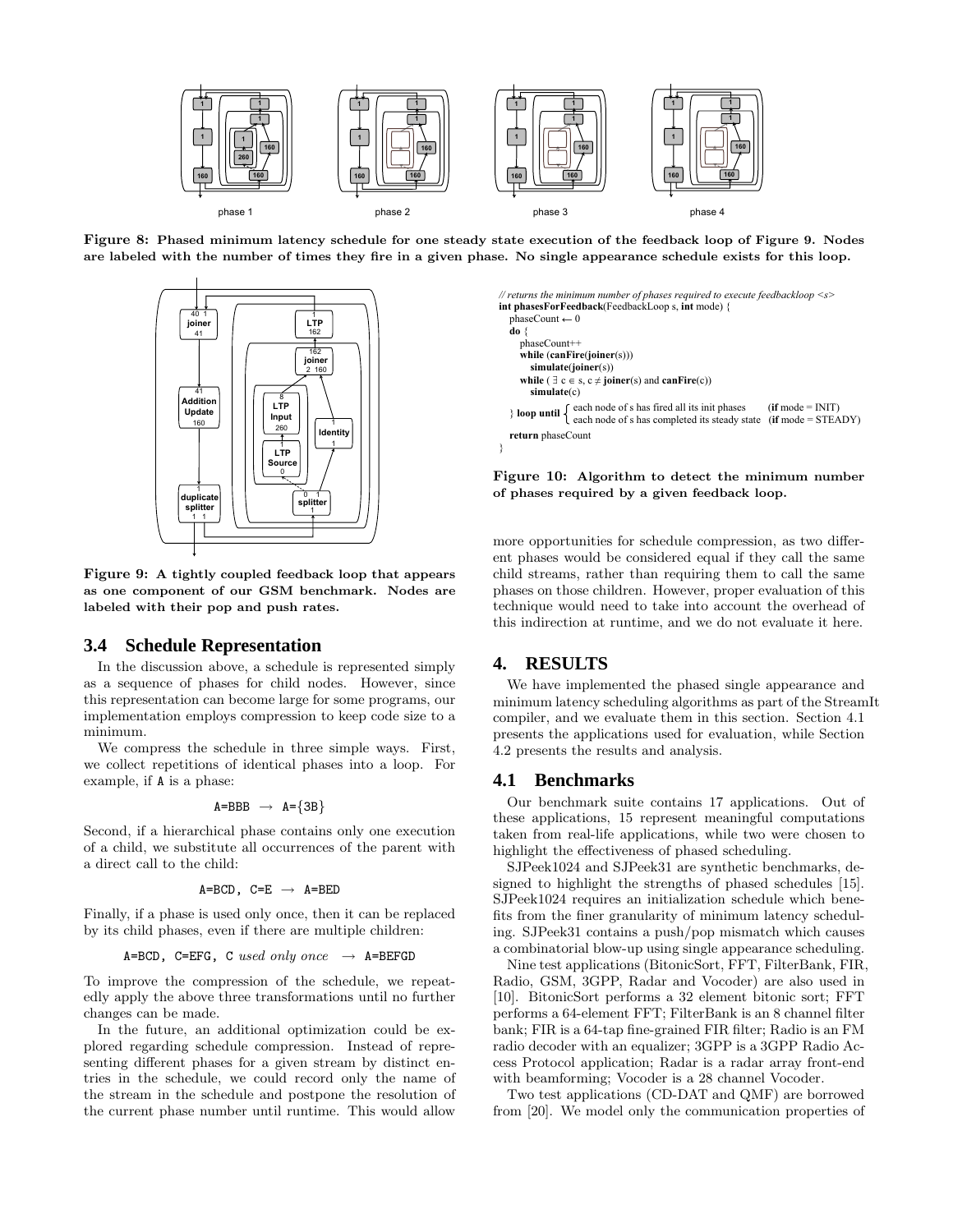

Figure 11: Buffer size required by a phased minimum latency schedule, normalized to buffer size of a hierarchical single appearance schedule.

the graphs; the code inside of the filters has not been implemented. CD-DAT performs sample rate conversion and is exactly the same as that described in [20]. QMF is a filter bank application which uses a  $1/2-1/2$  split for the spectrum up to a depth of 3 ( $\alpha$ mf12.3d in [20]). It was slightly modified to use StreamIt's pre-defined splitter and joiner constructs. The high-pass and low-pass filtering in multiple-output blocks has been converted to a splitter followed by filters on each of the output channels. The low and high pass filters have also been given a peek amount of 16 so they can perform their function in the way intended by StreamIt.

The remaining 4 applications were chosen from our sample applications used for testing the StreamIt compiler. HDTV performs a HDTV signal decoding/encoding. CFAR implements PCA Constant False Alarm Rate detection. Block Matrix Mult performs a blocked matrix multiplication - it multiplies a 12x12 matrix by a 9x12 matrix in blocks of 3x3 sub-matrices. Trellis performs trellis encoding/decoding.

### **4.2 Results**

Table 1 presents the code and buffer sizes required by our hierarchical single appearance and minimum latency scheduling algorithms for our benchmark suite. Note that the GSM application cannot be scheduled using a single appearance schedule, because it has a tightly constrained feedback loop (see Figure 9). Thus, we omit GSM in Figures 11 to 13.

Several applications show a very large improvement in buffer size necessary for execution (see Figure 11). These improvements are usually coupled with an increase in code size (Figure 12). However, as shown in Figure 13, minimum latency scheduling never increases the sum of code size and data size for any application. In computing this sum, note that we give equal weight to the code size and data size only for the sake of illustration; in an actual system, the relative cost of each kind of storage would greatly depend on resource constraints and the implementation strategy.

The CD-DAT benchmark exhibits a decrease in buffer size from 1021 to 72, a 93% improvement. [20] reports a buffer size of 226 after applying buffer merging techniques. Our improvement is due to reducing the combinatorial growth of the buffers using phased scheduling.



Figure 12: Code size required by a phased minimum latency schedule, normalized to code size of a hierarchical single appearance schedule.



Figure 13: Sum of buffer and code size required by a phased minimum latency schedule, normalized to that of a hierarchical single appearance schedule. We give equal weight to the code and buffer size only for illustration; in an actual system, the relative weights are complex and depend upon resource constraints.

For our synthetic benchmarks SJPeek31 and SJPeek1024, buffer sizes decrease by 95% and 32%, respectively. In the case of SJPeek1024, the improvement is due to creating fine grained phases which allow the initialization schedule to transfer smaller amounts of data and allow the children of a splitjoin to drain their data before the splitter provides them with more. This improvement is only evident in the presence of peeking. In the case of SJPeek31, the improvement reflects reduced combinatorial growth in addition to the fine-grained benefit with peeking.

It is important to note that the schedules we consider in our evaluation have the elements of a hierarchical phase sorted as described in Section 3: all of the phases of a given child stream are executed before advancing to the next child. For both single-appearance and minimum latency scheduling, this represents only one possible execution order for child phases; in particular, a more fine-grained interleaving of children could reduce buffer requirements. While we do not explore the range of possible interleavings within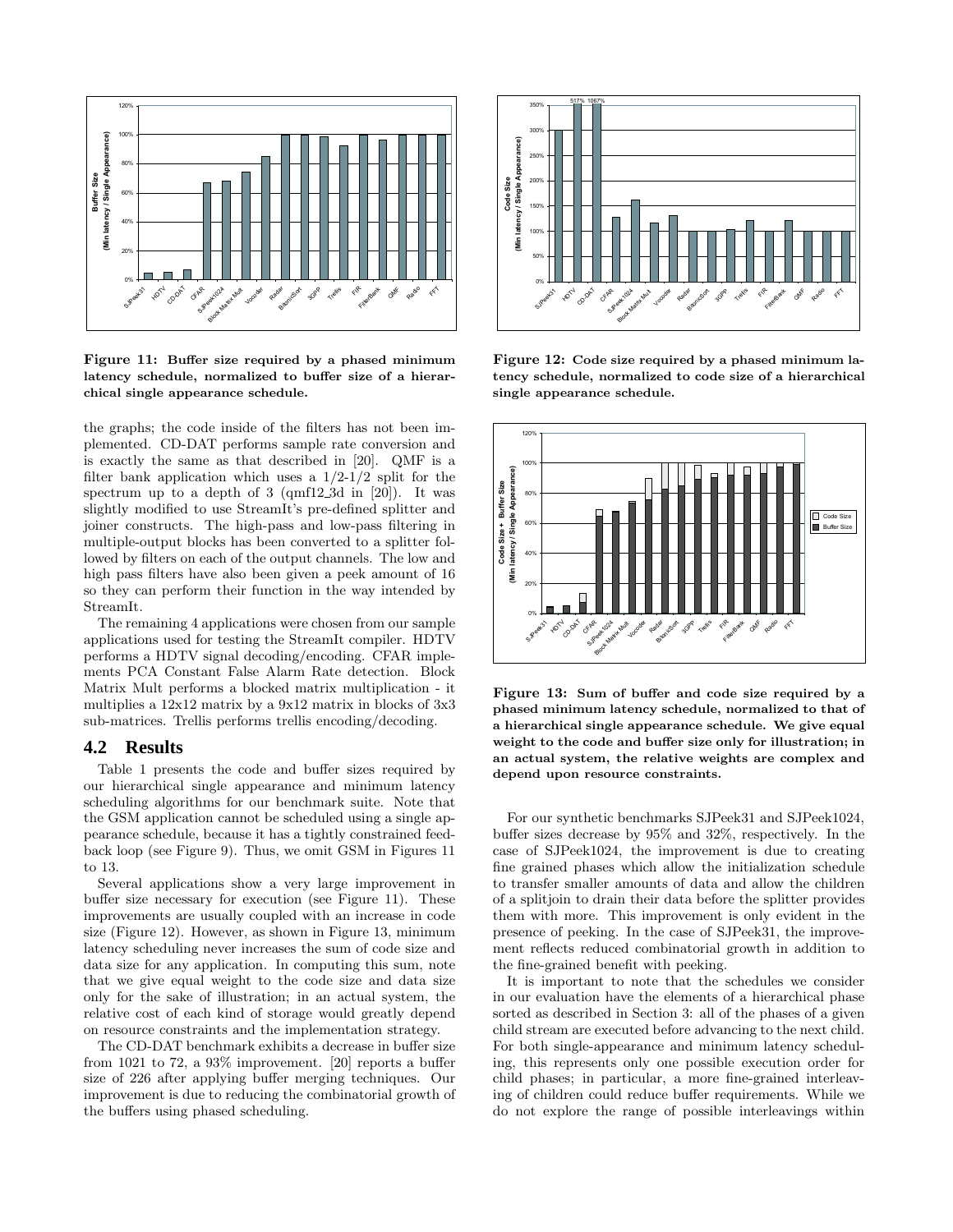| <b>Benchmark</b>   | Number of<br><b>Nodes</b> | Number of<br>Node<br>Executions | <b>Single Appearance</b> |                          | <b>Minimal Latency</b> |                    |
|--------------------|---------------------------|---------------------------------|--------------------------|--------------------------|------------------------|--------------------|
|                    |                           |                                 | Code Size                | <b>Buffer Size</b>       | Code Size              | <b>Buffer Size</b> |
| SJPeek31           | 6                         | 12063                           | 8                        | 19964                    | 24                     | 874                |
| <b>HDTV</b>        | 170                       | 390038                          | 230                      | 550692                   | 1190                   | 28300              |
| $CD-DAT$           | 6                         | 612                             | 6                        | 1021                     | 64                     | 72                 |
| <b>CFAR</b>        | 4                         | 193                             | 7                        | 193                      | 9                      | 129                |
| SJPeek1024         | 6                         | 3081                            | 8                        | 7168                     | 13                     | 4864               |
| Block Matrix Mult  | 43                        | 1956                            | 48                       | 4212                     | 56                     | 3132               |
| Vocoder            | 117                       | 415                             | 156                      | 1285                     | 205                    | 1094               |
| Radar              | 68                        | 161                             | 68                       | 332                      | 68                     | 332                |
| <b>BitonicSort</b> | 370                       | 468                             | 370                      | 2112                     | 370                    | 2112               |
| 3GPP               | 94                        | 356                             | 104                      | 986                      | 108                    | 970                |
| Trellis            | 14                        | 301                             | 14                       | 538                      | 17                     | 499                |
| FIRfine            | 132                       | 152                             | 132                      | 1560                     | 132                    | 1560               |
| FilterBank         | 53                        | 312                             | 95                       | 2063                     | 116                    | 1991               |
| QMF                | 65                        | 184                             | 85                       | 1225                     | 85                     | 1225               |
| Radio              | 30                        | 43                              | 35                       | 1351                     | 35                     | 1351               |
| FFT                | 26                        | 448                             | 26                       | 3584                     | 26                     | 3584               |
| GSM                | 47                        | 3356                            | $\overline{\phantom{0}}$ | $\overline{\phantom{a}}$ | 64                     | 3900               |

Table 1: Results of running single appearance and minimal latency scheduling algorithms on various applications.

a hierarchical node, note that the hierarchy of the stream graph provides a set granularity at which the leaf nodes of the graph can be interleaved—for example, in a hierarchical single-appearance schedule, two consecutive executions of a pipeline construct would execute all of its nodes once before executing all of the nodes again. We are exploring other interleaving strategies for the nodes within a given phase.

# **5. RELATED WORK**

There has been a wealth of research on scheduling dataflow graphs. This section introduces some of the other projects.

Ptolemy [18] is a simulation environment for heterogeneous embedded systems, including Synchronous Data Flow, the domain that is most similar to StreamIt. SDF programs, however, do not include the peeking constructs of StreamIt. The SDF computation model does not impose structure on the program. All actors (the SDF equivalent of filters) are allowed to have multiple input and output channels. [1] provides an overview of dataflow synchronous languages.

There are many results on the scheduling of SDF programs [4, 6]. While the tradeoff between data size and code size is well recognized, most projects focus on minimizing memory requirements while maintaining minimal code size in the form of a single appearance schedule. A single appearance schedule is attractive because filters can be inlined into the schedule without effecting the size of the code. In this paper, we assume that the schedule and the filter code are stored separately, and that non-single appearance schedules are supported with function calls. [5] considers a hybrid model between these two extremes, in which actor invocations are inlined unless the resulting code grows too large.

There are a number of approaches to minimizing the buffer requirements for single-appearance schedules (see [4] for a review). APGAN (Pairwise Grouping of Adjacent Nodes) and RPMC (Recursive Partitioning by Minimum Cuts) are two complementary heuristics that have shown to be effective when applied together, taking the best result [3]. Another technique for reducing buffering requirements is buffer merging [19, 20], which could be explored for use in StreamIt in the future. Yet another approach is the GASAS system, which uses genetic algorithms to minimize buffer size [25].

Buffer minimization has also been done in the context of a multiprocessor implementation [11]. Using a linear programming framework, they minimize the buffer size across schedules that have optimal throughput.

There are some streaming computation models which are less constrained than SDF. The most relevant is Cyclo-Static Data Flow (CSDF) [7, 21]. CSDF actors have multiple work functions, each of which can produce/consume a different number of data items. Phased scheduling could be viewed as a generalization of CSDF to the case where hierarchical stream containers – not just leaf nodes – have cyclic phases. In addition, incorporating child phases into parent schedules allows the phase information in a CSDF graph to be fully utilized, e.g., for decreasing latency and for scheduling tightly constrained feedback loops.

[24] proposes a model where the flow of data is not static, but may depend on data being processed. The model is called Cyclo-Dynamic Data Flow (CDDF). This greatly improves the flexibility of programming, but prevents fully static scheduling of programs. The U.S. Navy Processing Graph Method (PGM) uses a version of SDF with an equivalent of peeking [9]. The paper is focused on real-time execution and provides analysis and verification of latency of data flow through their system.

A large number of programming languages have included a concept of a stream; see [22] for a survey. Synchronous languages such as LUSTRE [12], Esterel [2], and Signal [8] also target the embedded domain, but they are more controloriented than StreamIt and are less amenable to static scheduling. Sisal (Stream and Iteration in a Single Assignment Language) is a high-performance, implicitly parallel functional language [14]. The Distributed Optimizing Sisal Compiler [14] considers compiling Sisal to distributed memory machines, although it is implemented as a coarse-grained master/slave runtime system instead of a fine-grained static schedule.